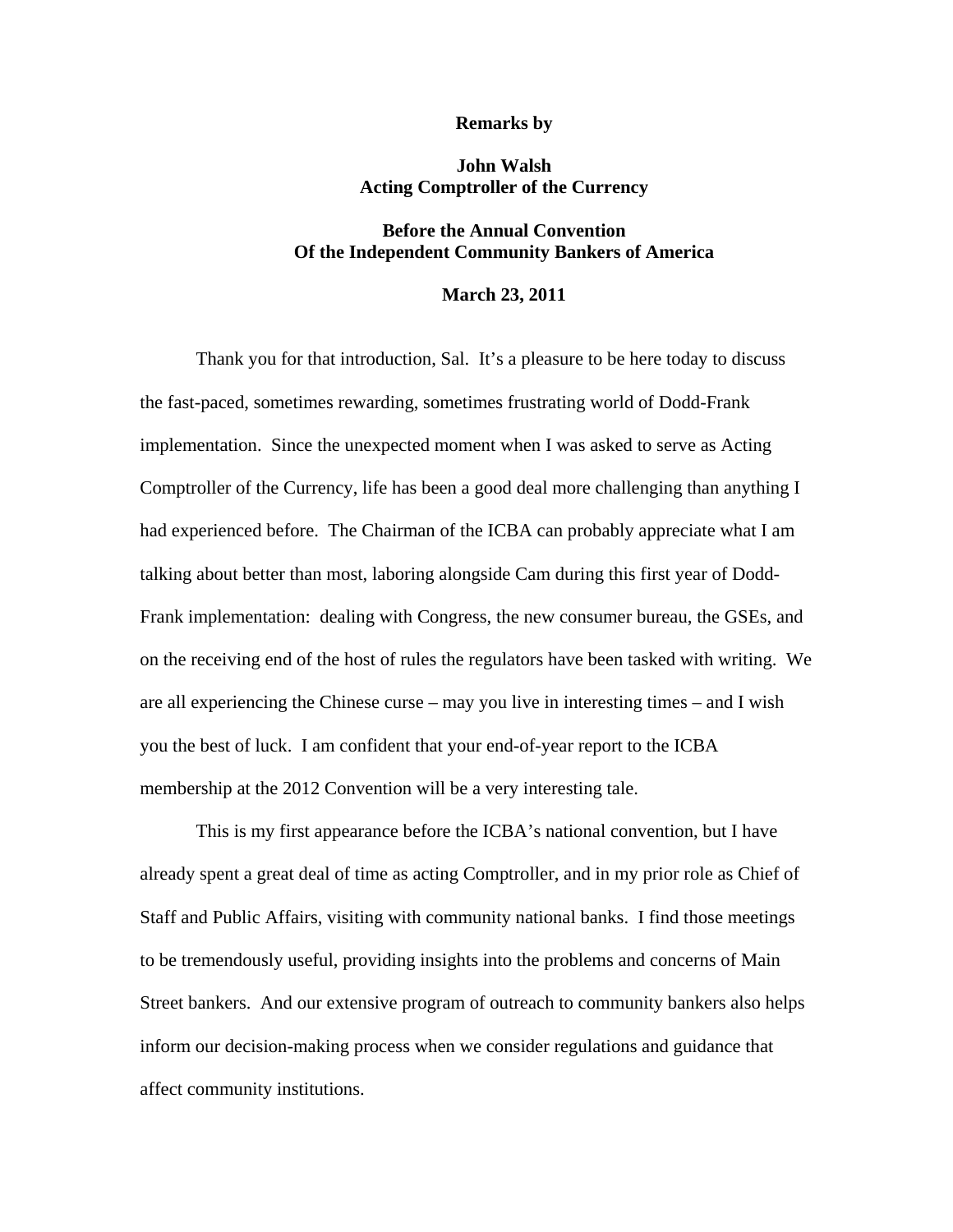When preparing to address audiences that extend beyond the national banking system, I'm always reminded to discuss how community banks figure into the work of the OCC. For whatever reasons, many people remain unaware that the vast majority of our time and resources are devoted to community institutions, and I'd like to offer a brief overview of that work.

It's true, of course, that we supervise most of the nation's large banks. But only 15 of our banks are in the large bank program, and the bulk of our resources, including 75 percent of our examination staff, are devoted to community institutions. The OCC supervises over 1,200 community banks with assets under \$1 billion, and in fact, more than 800 of those banks have less than \$250 million in assets. The ranks of community institutions supervised by the OCC will grow dramatically in July, when we complete the transfer of staff and supervisory responsibilities from the Office of Thrift Supervision to OCC. We expect that about 670 federal savings associations, with total assets of just over \$900 billion, will come under OCC supervision and the overwhelming majority of those thrifts are community institutions. So, in July, the ranks of community institutions we supervise will increase by more than half, and an even greater proportion of the banks we supervise will be community institutions.

Most of our examiners are based in offices around the country, some 70 altogether, near the banks they supervise. And most supervisory decisions are made at the local level. In fact, our Assistant Deputy Comptrollers who manage those local offices are not just empowered to make decisions locally, it is something we expect of them. Very little needs to be kicked up to Washington. And when we complete the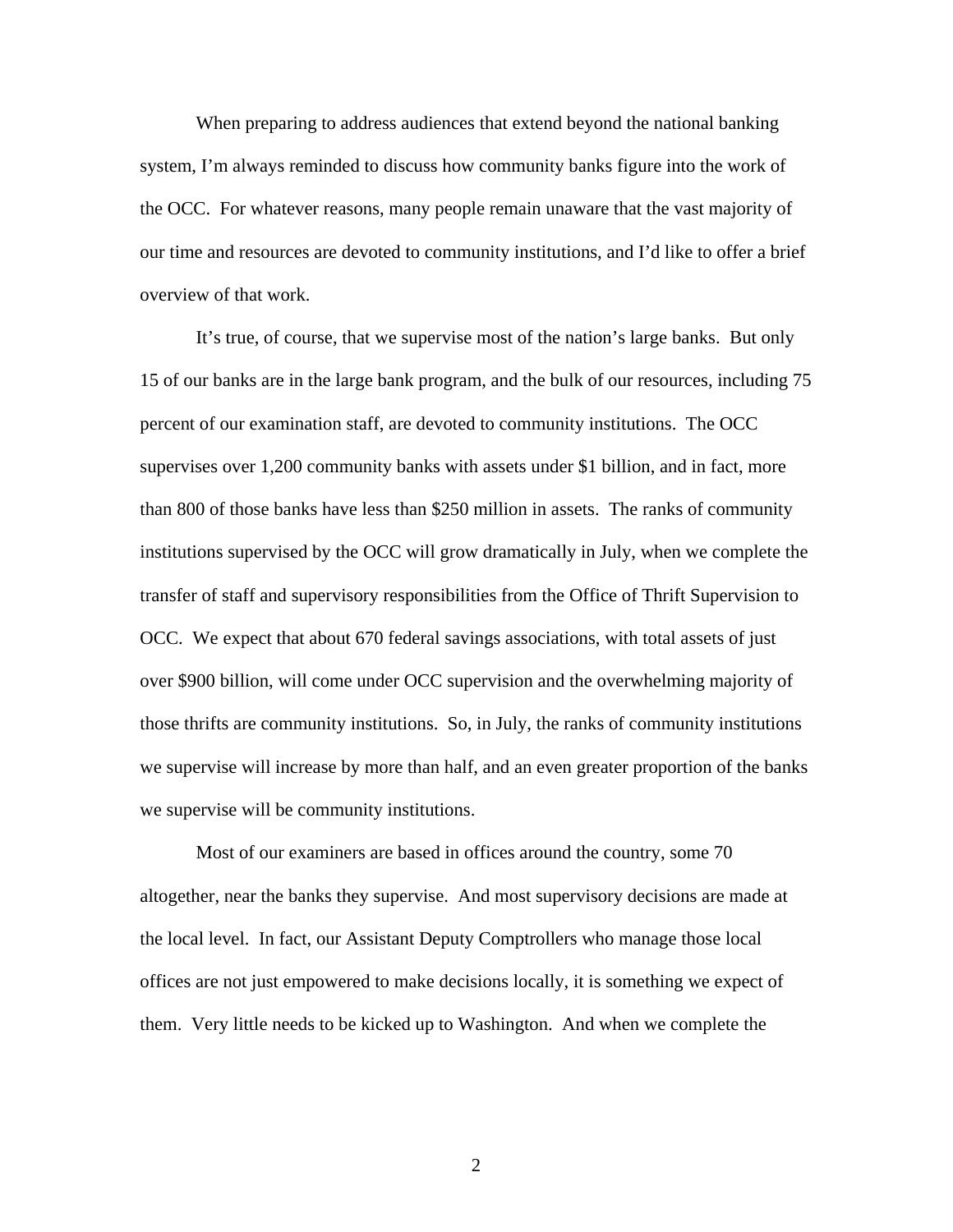transfer of OTS responsibilities, the number of Assistant Deputy Comptrollers will expand by more than 20, and new offices will be opened in Des Moines and Seattle.

One additional resource of particular significance for community banks is our Office of the Ombudsman. We know that there will be times when bankers disagree with exam findings, and it's important that you have an independent avenue of appeal available to you in those cases. Larry Hattix, our Ombudsman, is fully independent of the supervisory process, and he reports directly to me. The results show that bankers who appeal decisions don't always win, but neither does the supervisory office. Last year, of the 11 appeals decided by the Ombudsman, two decisions upheld the bank, two were split decisions, and seven upheld the supervisory office. The Ombudsman provides an important check on the supervisory process. While I would hope you would first try to work out disagreements through discussions with the supervisory office, you should not hesitate to file an appeal with the Ombudsman if you still have concerns.

Given the extent of our commitment to community banking, it's a matter of great concern to me when I hear, as I sometimes do, that community bankers feel the business is no longer sustainable, or – worse – that regulators, including the OCC, agree and are encouraging community banks to exit the business. This latter point is both completely untrue, and particularly troubling. While I won't try to minimize the very significant challenges facing smaller institutions, I can assure you that we at the OCC believe very strongly in the future of community banks. America has long had a diverse banking system, and there is no reason to believe that will change.

More fundamentally, the OCC recognizes that community banks play a special role in the economy and society of cities, towns, and rural areas across the country. They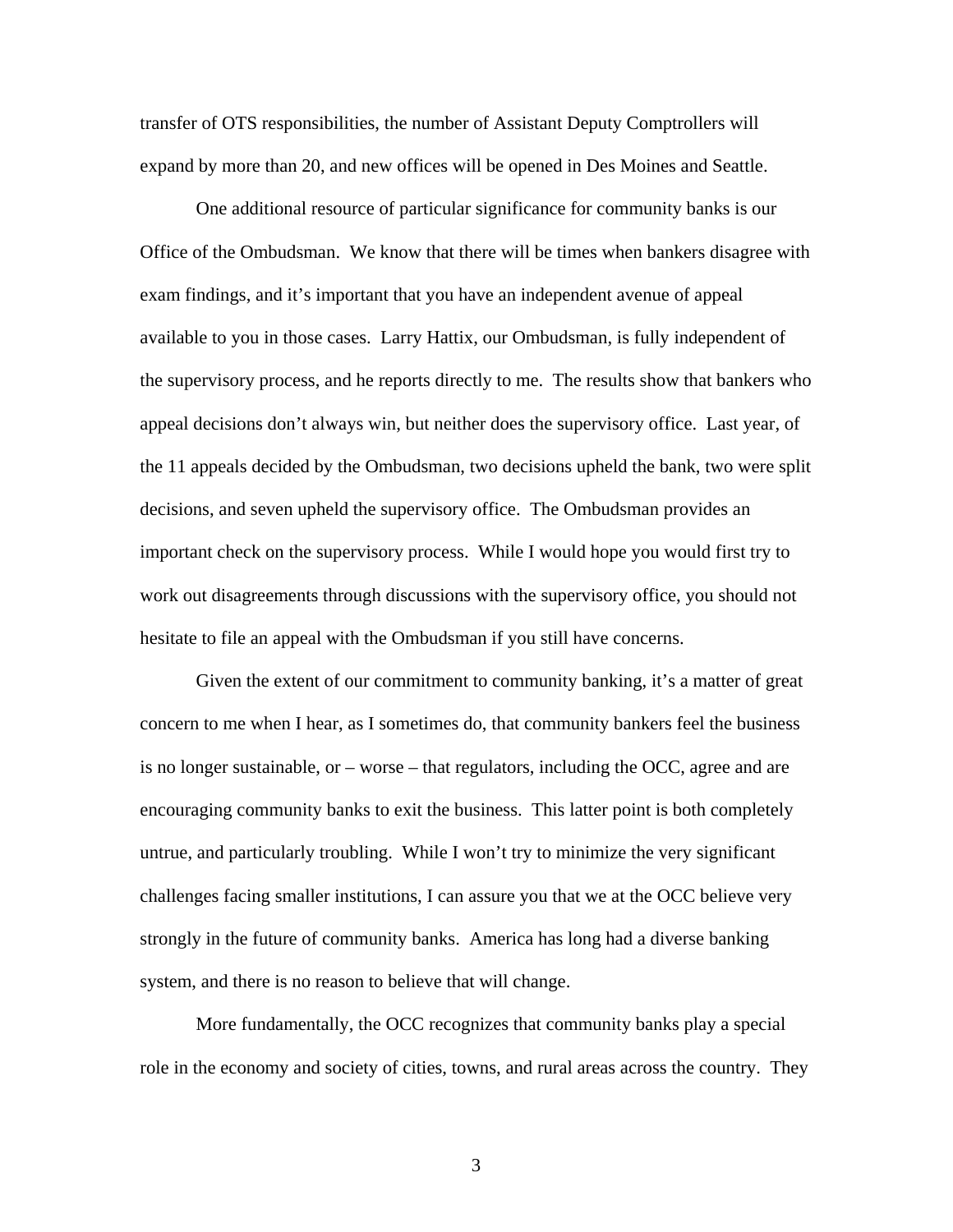provide essential financial services to small businesses, from lock boxes to cash management to checking accounts. And, of course, they provide the credit which is so critical to job creation. At a more personal level, one need only read the minutes of the boards of directors meetings of community banks – as OCC examiners do – to get a feel for the contributions banks make to the local way of life. It's the small, often unpublicized, actions of community bankers – from sponsoring a charitable fund-raising drive to underwriting a meals-on-wheels program to contributing to the re-sodding of the local high school football field – that contributes so much to the quality of life in a community.

So, it's important that we address the challenges community banks face today. I'll offer a list of my major concerns, but with the caveat that this list is by no means exhaustive. Let's start with commercial real estate or CRE. Commercial real estate lending is a bread-and-butter product that is important to both small banks and the communities they serve, but CRE concentrations have played a major role in almost every bank failure this year.

Unfortunately, though, many other credit products have been commoditized to the point that a bank needs considerable scale to make money in those areas. Auto loans, fixed-rate mortgages, and education loans might once have seemed like solid bets, but today they provide thin margins that require large volumes to be profitable.

At the same time, net interest margins are under severe pressure. This is the case industry wide, but it is a more difficult challenge for small institutions than for large banks that have more diverse revenue streams and economies of scale. When margins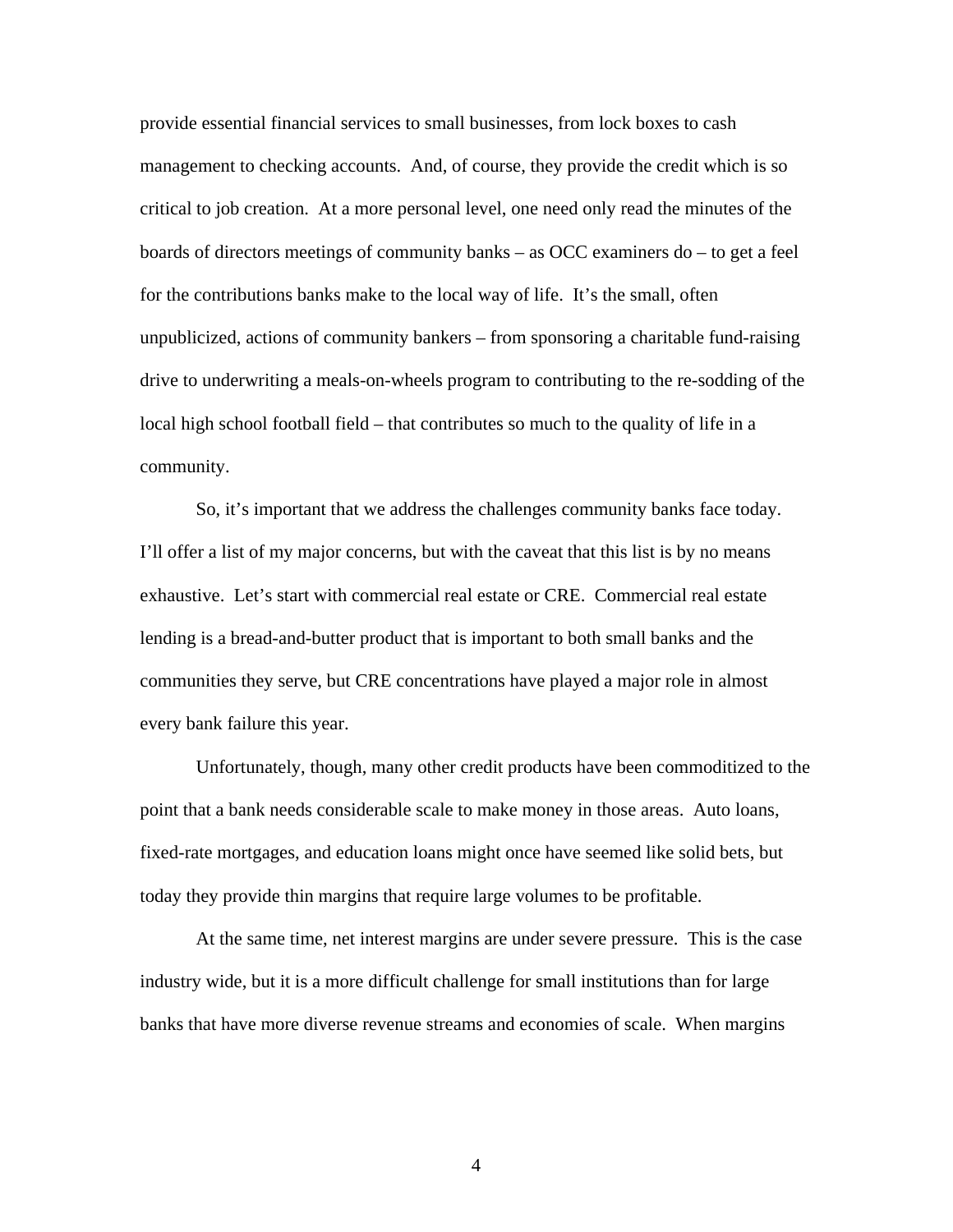are under pressure, other sources of revenue take on greater prominence. But those other sources of income are also under pressure right now.

The limits on interchange fees mandated by Dodd-Frank are an example of a possible new constraint on fee income. It's worth noting that Congress intended to exclude community banks from this provision of Dodd-Frank but community banks recognize that the exemption granted has little practical benefit because the price the Fed sets for large banks will end up being the price smaller banks can charge. That said, we believe that the Federal Reserve's proposal crimps income more than necessary by taking a very narrow view of costs the law permits, and we've provided our views to the Fed in a comment letter.

Income generated by overdraft protection programs is also coming under increasing scrutiny. We believe that this is a legitimate product if it is used properly. By "properly," I mean that it should be offered as a convenience to customers that is used sparingly, not operate as a thinly disguised credit product that consumers use routinely as an alternative to payday loans or other such products. The bottom line here is that community banks that have encouraged customers to become overly reliant on this product to manage their cash flow will need to find other sources of revenue to offset an almost certain decline in the income they have been generating from overdraft protection fees.

Layered onto these specific challenges is the simple accretion of new regulations that limit profitability and increase compliance costs for the industry. It's not that any one requirement is a bad idea, but it's hard to judge the cumulative effect when so many changes are made at once. I worry there could be "drug interactions:" one pill that's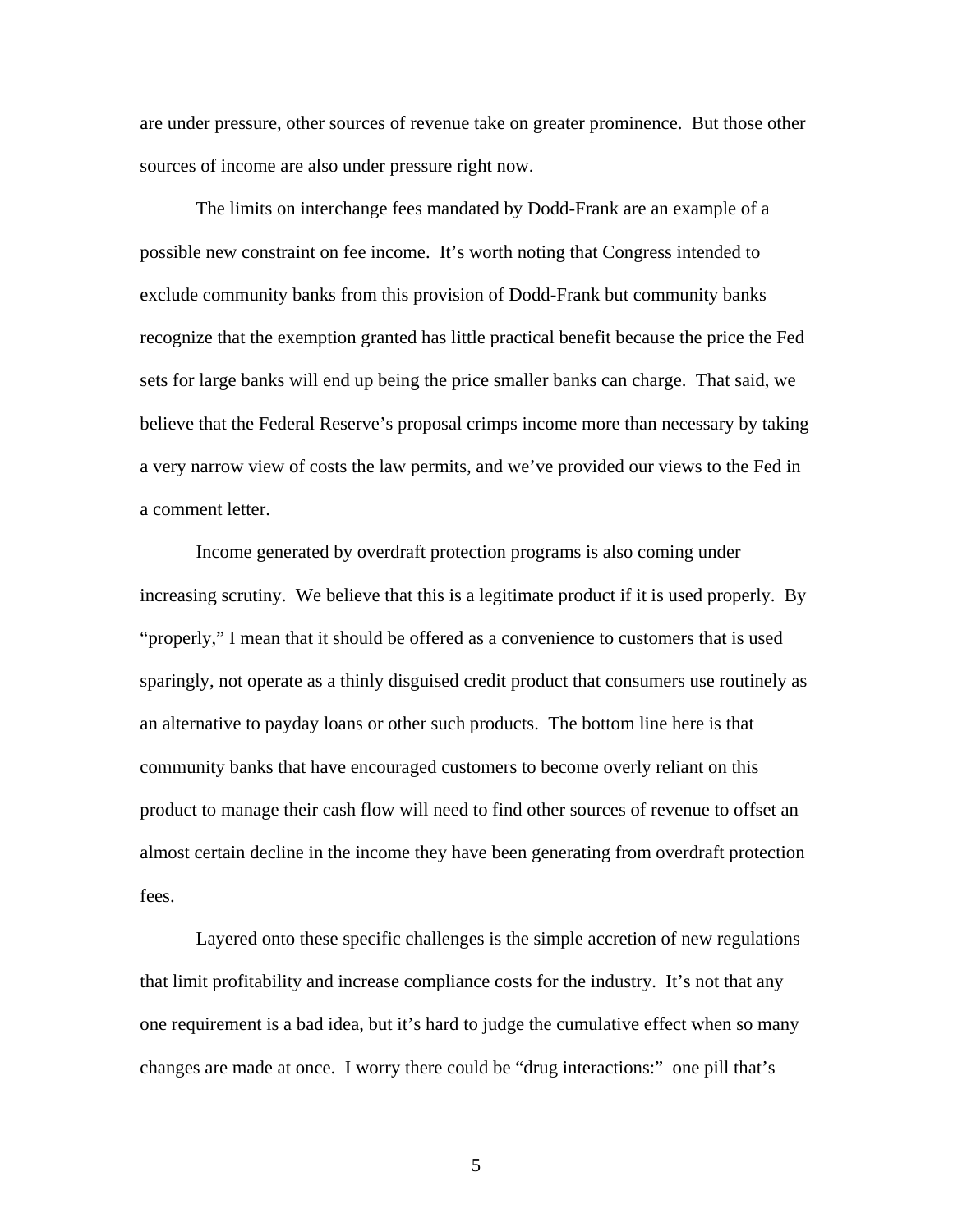good for the heart, one for the head, but taken together they're dangerous. Neither is any one requirement so hard to implement, but the cumulative effect can be punishing, particularly for small banks that don't have spare resources to deal with the expanded compliance burden.

Sometimes new requirements have unforeseen consequences, such as the unanticipated impact of interchange limits on small banks I just discussed. Another example is the restrictions written into Dodd-Frank on the use of credit ratings. Unlike interchange, this prohibition on the use of ratings in bank regulations was intended to apply to all banks, but the burden will fall disproportionately on small institutions. The burden shows up in a number of ways, but to cite just one: our regulations rely on credit ratings to determine which investments are permissible for national banks. If the regulators have to rewrite the rules to require banks to do their own due diligence for each investment prior to purchase, community institutions will have a very hard time doing this analysis and may be forced to forego some sound investments.

Serious errors by the rating agencies in rating structured financial products contributed directly to the financial crisis, but the solution mandated by Congress is overbroad and is proving unworkable. I have argued for greater flexibility to use traditional ratings several times in testimony, as well as in meetings with lawmakers and their staff, and this is an area where I believe Congressional action is essential.

Looking ahead, the industry will have a new rule-writing agency come July 21 in the form of the Consumer Financial Protection Bureau. OCC will continue to provide consumer compliance supervision for smaller banks, but we will be enforcing regulations written by the CFPB. We are assured that the CFPB will use its authority to set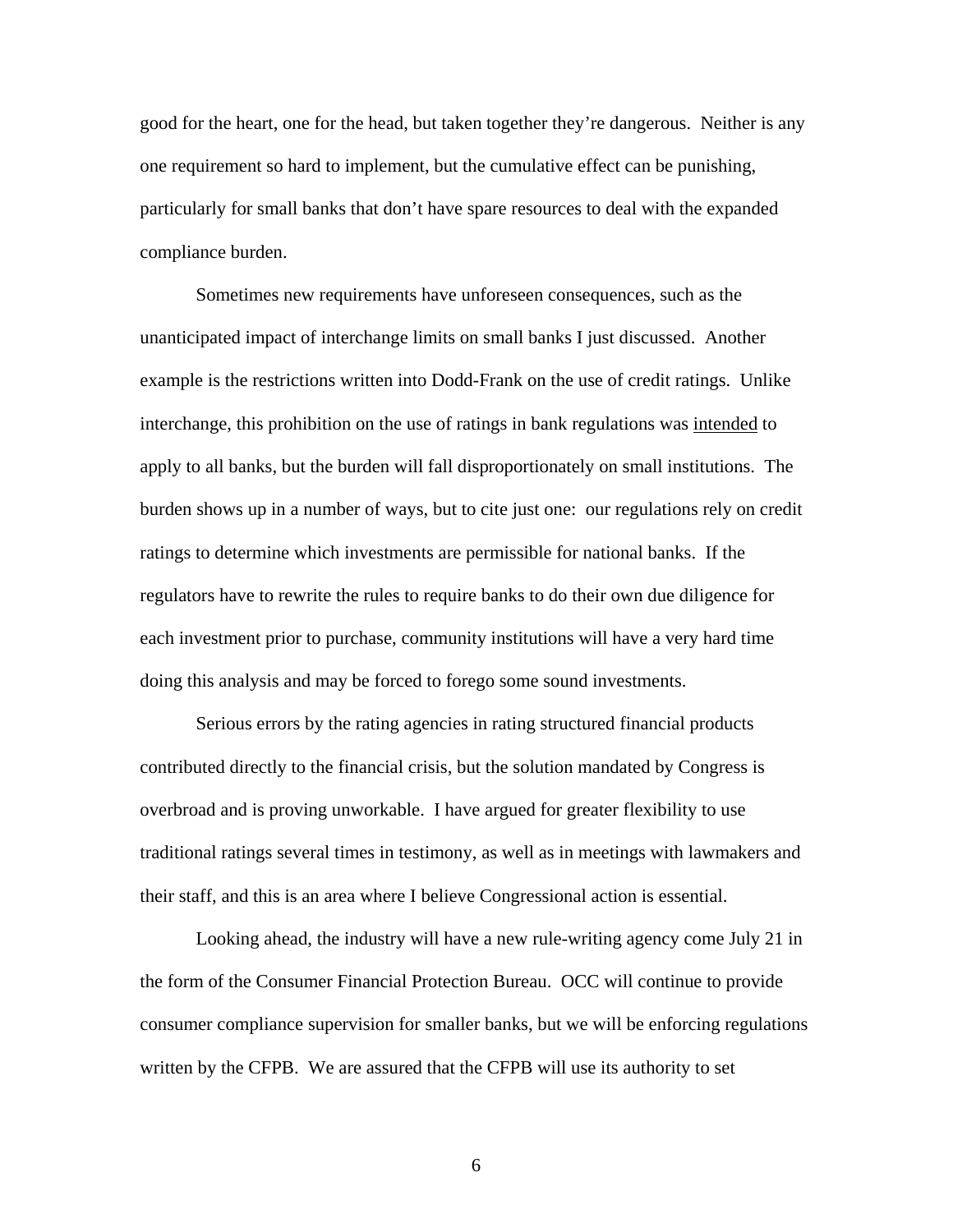nationwide standards that will apply to the tens of thousands of nonbank financial services providers that have been at best lightly regulated, and this should help even the playing field. But the Bureau is a new agency; it may have a different approach to consumer rules than the banking agencies; and it remains to be seen how conflicts between safety and soundness and consumer protection will be addressed in rulemaking. I believe it will be important for all of us – banking regulators and the consumer bureau – to establish and maintain a constructive dialogue, which we are already doing.

The same obligation applies to all of the rule writing under Dodd-Frank. There are a number of important new authorities in this law that we need to get in place, but there are always issues and errors in such a large, complex law. Normally Congress would go back and fix obvious problems, but the current political climate offers little hope of that. So we will pursue the art of the possible in rulemaking. At the OCC, we are taking a balanced approach that is sensitive to congressional intent and mindful of safety and soundness. But let me assure you that we are conscious of the fundamental role that banks play as engines for a healthy economy by taking on and managing risk, and we will do our best to limit unnecessary burden.

All of these forces – economic and legislative – combine to make the current environment very challenging for community banks. That shows up in the numbers: the number of banks on our problem list – those rated 3, 4, or 5 on the CAMELS scale – account for 27 percent of the banks we supervise. I hope that's a peak, and that the number of problem banks will soon begin working its way down. But the good news in that number is that as big as the problem bank list has grown, three-quarters of the banks we supervise are still rated 1 or 2. As we think about the industry's future, we ought to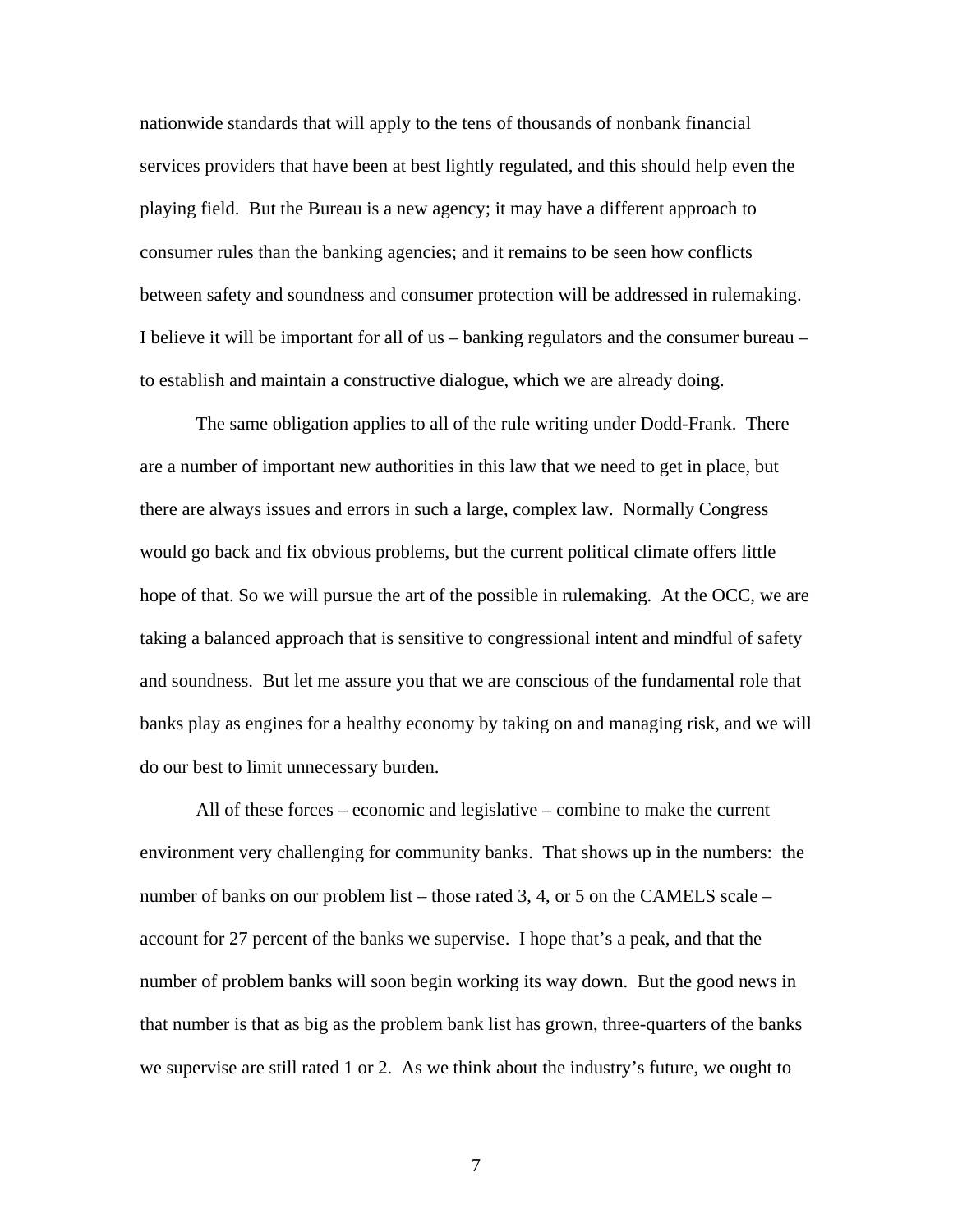focus on these banks and ask what it was that they did right. How did they successfully navigate through the worst economic environment of our lifetime? That is the theme I want to explore in the remainder of my remarks today.

First, I think, successful banks played to their strengths. There's a reason why we use the term community banks, and it's because you serve communities, not big regions or the nation as a whole. You know your customers, both businesses and consumers. You shop in the same stores, send your children to the same schools, and participate in the same community activities. When a small business needs a quick decision, you can evaluate its proposal quickly because you know them and their local market, and you know the character of the men and women who stand behind the business. That's something that local companies just can't get from large financial institutions.

In that regard, your reputation is a very important asset and good banks have maintained their standing in the community. We hear time and again that while people are mad at banks generally, they like and respect their local banker.

But the best community banks, the ones that did not lose their bearings during the financial crisis or the downturn that followed, took care of the basics of banking: recognized problem loans that are inevitable in a downturn, addressed them early, and made sure they did not grow into a threat to the overall financial health of the bank.

I've mentioned the problems that stem from credit concentrations, but I recognize that concentrations are a fact of life for community banks. However, the banks that maintained 1 or 2 ratings through the downturn were the ones that understood and managed the concentrations on their balance sheets. They developed prudent limits and stuck to them, despite tempting returns when times were good. They also engaged in